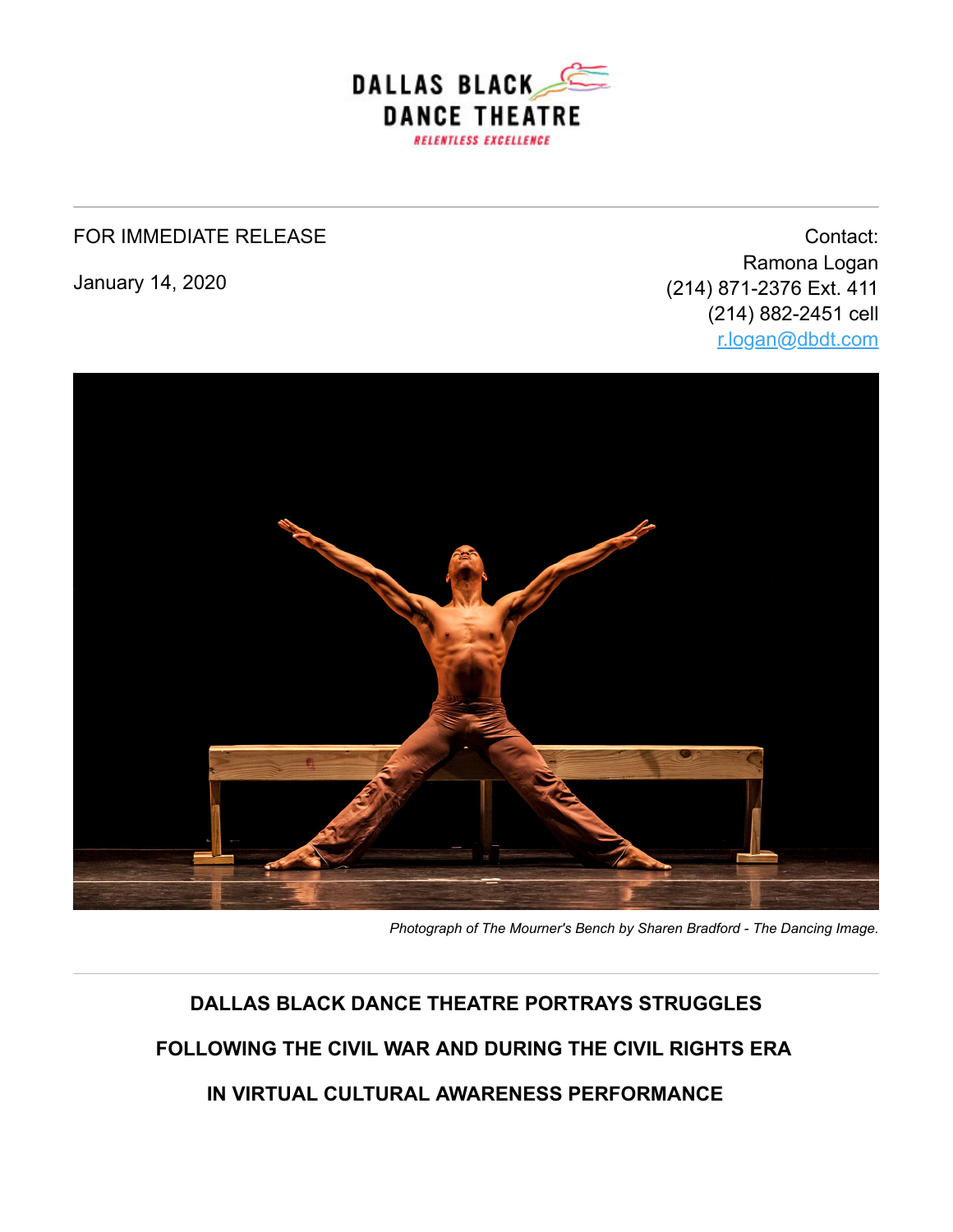Dallas, TX – **Dallas Black Dance Theatre (DBDT)** produces dramatic lessons on two historic periods: the reconstruction period following the Civil War and the Civil Rights Era. Music plays a vital role in both dances: *ODETTA* by **Matthew Rushing** and *The Mourner's Bench* by **Talley Beatty**. The repertoire will be reinvented and newly filmed in unique locations to make for a robust cinematic experience. **Wells Fargo** is the presenting sponsor for the virtual performance scheduled for Saturday, February 20, 2021, at 7:00 CST / 8:00 pm EST. The choreography is sponsored by **Nancy A. Nasher and David J. Haemisegger**.

The choreographic brilliance of the late **Talley Beatty** is exemplified in *The Mourner's Bench*. Beatty created the solo in 1947, which portrays an emotional, spiritual struggle with social inequity in the rural South after the Civil War. "Sitting on the mourner's bench," the dancer reflects on the horror of oppression that is happening to his community. The work is set to the traditional spiritual *There is a Balm in Gilead*. Beatty's work focuses on the social issues of African Americans. His signature style was to choreograph dances fusing a combination of modern, ballet, and jazz techniques.

### **Alvin Ailey American Dance Theater Associate Artistic Director Matthew Rushing**

brought Civil Rights Era activism to life through movement in *ODETTA*. Set to the musical genius of **Odetta Holmes**, Rushing choreographed the work to pay tribute to Odetta's musical range of folk, gospel, and blues music. Odetta's influenced the world using her magical voice for change. **Rushing** choreographed *ODETTA* for the Ailey company in 2014. Dallas Black Dance Theatre was the first dance company to perform *ODETTA* outside of *Ailey* in 2019.

#### **CULTURAL AWARENESS PERFORMANCE DETAILS**

Saturday, February 20, 2021

Virtual Performance starts at 7:00 pm CST/ 8:00 pm EST \$30 per household

Group tickets are also available.

Details at [www.DBDT.com](http://www.dbdt.com/)

#### **2020-2021 | DBDT Season Sponsors**

Legacy Sponsor:   Simmons Sisters Fund at Texas Women's Foundation

Season Sponsors:  Office of Arts and Culture – City of Dallas, Texas Instruments, NBC 5, Texas Metro News, The Dallas Morning News, NorthPark Center, TACA, American Airlines, The Shubert Foundation Inc., DART, and The Dallas Weekly.

#### **2020 – 2021 | DBDT Season Supporters**

Texas Commission on the Arts, National Endowment for the Arts, Lexus, Elite News, FYI-50+, The Dallas Examiner, The Dallas Post Tribune, Oversee My IT, Trendy Africa, and Arts+Culture.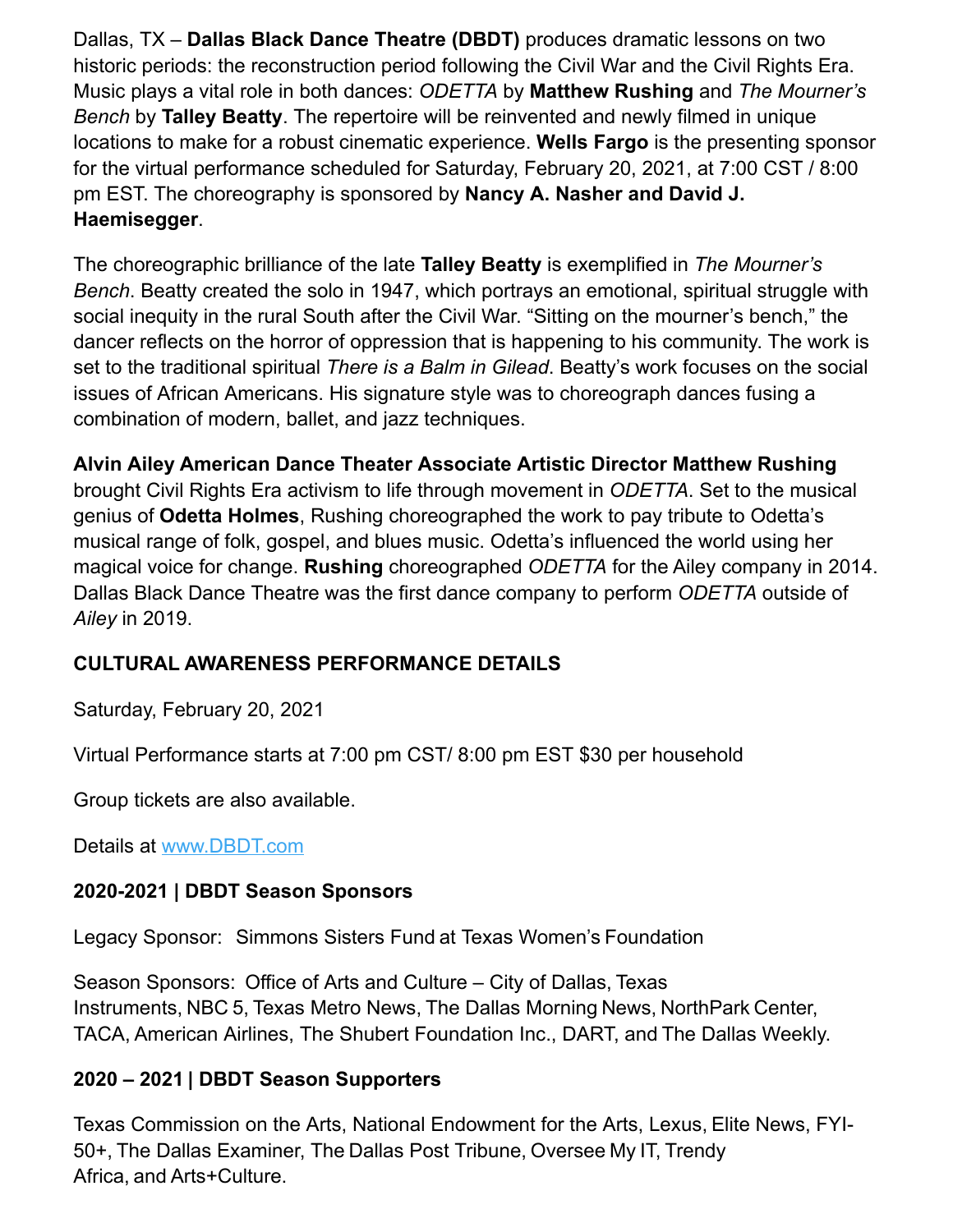#### **2020-2021 | DBDT COVID Resilience Sponsors**

Anonymous, LKS Foundation, Mid-America Arts Alliance United States Regional Arts Resilience Fund, Office of Arts and Culture – City of Dallas Coronavirus Relief Fund, National Endowment for the Arts CARES Act, Oversee My IT, Dallas Black Dance Theatre Board of Directors, Henry C. Beck, Jr. Donor Advised Fund at Texas Women's Foundation, Kate Wilson Davis Fund at Texas Women's Foundation, The Eugene McDermott Foundation, PNC, Wells Fargo, Anonymous, Communities Foundation of Texas/North Texas Giving Day, Chase, Deedie Rose, TACA Emergency Arts Relief Fund, Sally Pian & Ira Silverman, Lucy and Henry Billingsley Fund at Texas Women's Foundation, Ford Reynolds Fund of the Southwest Community Foundation, Keron Wright.

## *ABOUT DALLAS BLACK DANCE THEATRE: Dallas Black Dance Theatre (DBDT) is*

*an internationally recognized professional dance company that engages the crosscultural community through contemporary modern dance presented from the African American experience. The National Endowment for the Arts designated the 44-year-old company as an American Masterpiece Touring Artist in 2008. The company also received the Texas Medal of Arts Award for Arts Education in 2017. As Dallas' oldest and largest professional dance company, DBDT ranks as the 10th largest minority arts organization in America and the fourth largest black dance company in the nation.* 

*Ann Williams founded Dallas Black Dance Theatre in 1976. Melissa M. Young took over the helm as Artistic Director in 2018 after starting with the company as a dancer in 1994. Zenetta S. Drew has led the administrative side of the company since 1987 as Executive Director.*

*The mission of Dallas Black Dance Theatre is to create and produce contemporary modern dance at its highest level of artistic excellence through performances and educational programs that bridge cultures and reach diverse communities. The virtuosic dancers of Dallas Black Dance Theatre have mesmerized 4.3 million arts patrons across 16 countries, including two Olympic Cultural events.*

*Five performing companies comprise Dallas Black Dance Theatre and its training Academy. DBDT consists of 13 full-time salaried dancers performing a mixed repertory of modern, jazz, African, and spiritual works by national and international choreographers. DBDT: Encore! features eight artists of rising excellence from across the nation who support DBDT's growing local and regional educational outreach. 2.7 million students, grades K-12, have experienced the dance company's performances and educational outreach programs.* 

*Dallas Black Dance Academy, the official school of Dallas Black Dance Theatre, celebrates 47 years of delivering dance instruction to a community of diverse backgrounds. The academy was the first in the nation to train a student who received the Presidential Scholar Award in Dance in 1980. More than 500 students participate weekly in 50 dance classes, which include ballet, jazz, tap, modern, and African. Classes are*